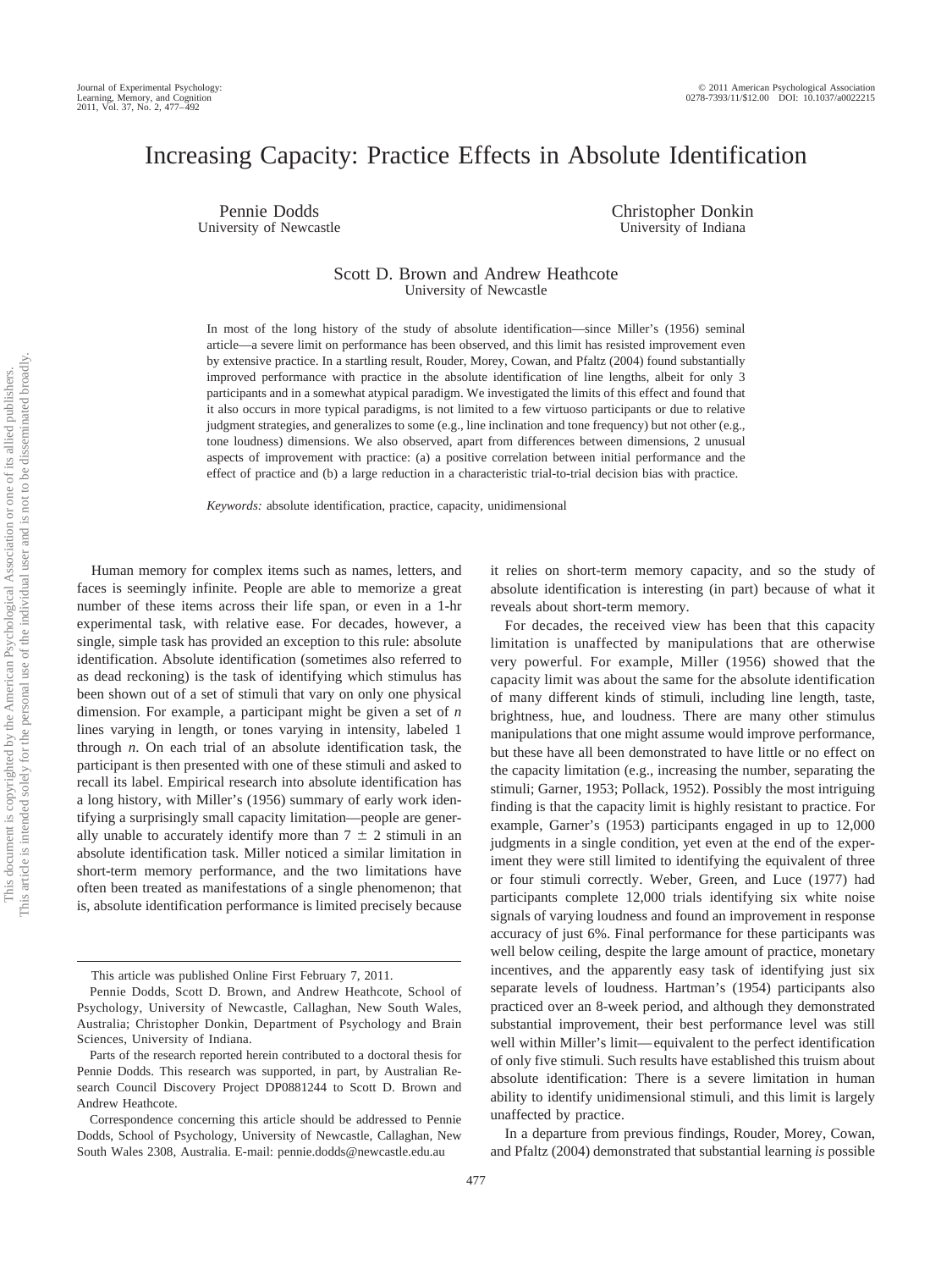in an absolute identification task. In particular, three participants showed large improvements in the identification of line length with practice. One participant, after 11,100 trials of practice, was able to correctly identify almost 20 different line lengths. The other two participants, with 18,740 and 5,040 trials of practice, were able to correctly identify about 13 lines. It is not clear what caused the difference between Rouder et al.'s result and earlier studies. For example, learning may have been improved because Rouder et al.'s participants were given chances to correct incorrect responses. Perhaps also the large improvement with practice is unique to the absolute identification of line lengths and would not have been observed with, for example, the identification of tones of varying loudness (consistent with Garner's 1953, results). This explanation seems especially attractive because, although line lengths have been used occasionally in the field (see e.g., Kent & Lamberts, 2005; Lacouture, 1997; Rouder, 2001; Thorndike, 1932), previous demonstrations of the null effect of practice have mainly used tones varying in intensity. Another important difference between Rouder et al.'s methods and earlier work was the use of considerably larger stimulus sets (up to 30 different lines, rather than the more typical  $8-12$  stimuli).

These findings are particularly interesting because they might shed light on the deeper issue: Although people seem to have practically unlimited memory for items such as faces and names, unidimensional stimuli have been highlighted as the exception to this rule. Through a series of experiments, we investigate whether unidimensional stimuli truly represent an exception to this shortterm memory limitation and what characteristics of such stimuli affect overall learning. As well as identifying which kinds of stimulus sets support learning and which do not, we also investigate the mechanisms underlying improvement with practice. For example, participants may learn to increase the capacity of their short-term memory and so are better able to pair stimuli with their to-be-recalled labels. Alternatively, they may learn to avoid some of the well-documented decision biases that pervade absolute identification (the "sequential effects"; see e.g., Stewart, Brown, & Chater, 2005, p. 883). To foreshadow our conclusions, although our data strongly suggest improvements of the latter variety, model-based analyses implicate both kinds of learning.

#### **Experiment 1**

We began our investigations by examining whether any of the atypical design features used in Rouder et al.'s (2004) study contributed to the large learning effect. The most novel aspect of Rouder et al.'s design was their response technique, in which participants were given two opportunities to respond instead of the

standard single response. If participants made an incorrect response, they were allowed a second attempt. If they were incorrect on their second attempt, the correct answer was displayed. In Experiment 1a, we aimed to replicate Rouder et al.'s findings of significant learning with their response method—to ensure that Rouder et al. did not simply have an exceptional sample of participants. In Experiment 1b we investigated whether learning persists with a standard response method in a paradigm that is otherwise identical.

#### **Method**

**Participants.** Six participants took part in Experiment 1a, and a different six took part in Experiment 1b. Each was reimbursed \$15 per session, and unless otherwise stated, this was the case in all following experiments, with six new participants recruited for each except Experiment 2, in which five participants were recruited for each condition.

Stimuli. The stimuli were 30 lines of varying length, increasing in size according to a power function with an exponent of 3.5 (see Rouder et al., 2004, and see Table 1). Stimuli were presented in black on a white background, using a 21-in. cathode ray tube monitor set at a resolution of  $1,152 \times 864$  pixels. Each pixel measured 0.39 mm wide  $\times$  0.35 mm high. Images were positioned in the center of the screen, with a  $22 \times 22$  pixel variation in position from trial to trial to discourage participants from using the edge of the monitor as a size cue.

**Procedure.** In a brief study phase at the beginning of each session, participants were given each stimulus one at a time, labeled with a corresponding number, from 1 to 30. In order to proceed through the study phase, the participant had to select the number on-screen that corresponded with the numerical label. For example, an on-screen prompt would display *This is line number 1. Press 1 to continue.* During each trial in the main phase of the experiment, one stimulus was randomly selected and presented, and the participant was asked to respond with the numerical label that was attached to the stimulus in the study phase. Instructions given to the participants emphasized response accuracy over response time. This decision was made in light of our primary interest in how accurately participants could perform the task. Responses were made using the mouse to click buttons arranged on-screen in increasing numerical order. Three columns of 10 buttons were arranged on the left-hand side of the screen, and these remained on-screen throughout the experiment.

The only difference between Experiments 1a and 1b was the number of response opportunities per trial. In Experiment 1a, we replicated Rouder et al.'s (2004) two-response method. If partici-

Table 1 *Line Lengths in Pixels for Experiments 1a, 1b, and 5a*

|           |           |           |                |           | Experiments 1a and 1b |          |           |           |           |
|-----------|-----------|-----------|----------------|-----------|-----------------------|----------|-----------|-----------|-----------|
| 47        | 12        | 14<br>60  | 17<br>67       | 20<br>76  | 23<br>84              | 27<br>94 | 31<br>104 | 36<br>115 | 41<br>127 |
| 140       | 53<br>153 | 168       | 183            | 199       | 217                   | 235      | 255       | 276       | 298       |
|           |           |           |                |           | Experiment 5a         |          |           |           |           |
| 15<br>110 | 18<br>134 | 22<br>164 | 27<br>,<br>200 | 33<br>244 | -41<br>298            | 50       | 61        | 74        | 90        |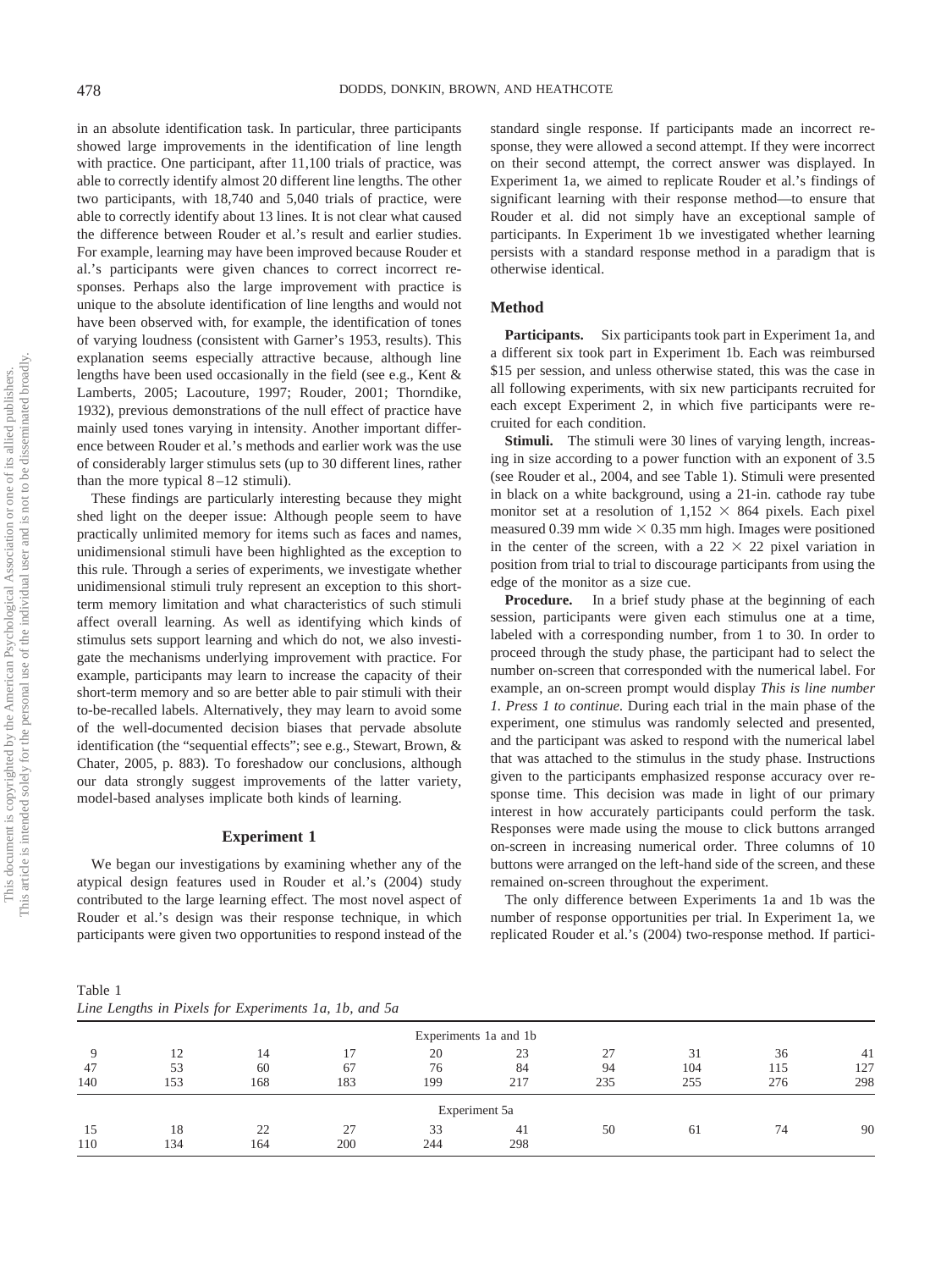pants were incorrect on the first response, they were given a second response opportunity. If they were incorrect again, the correct answer was displayed for 500 ms. Whenever a correct response was recorded, the word *Correct* was displayed and the trial ended. In Experiment 1b, we used the traditional one-response absolute identification feedback system, in which participants were given only one opportunity to respond. If they were incorrect, the correct answer was displayed for 500 ms. If they were correct, the word *Correct* was displayed. The stimulus always remained on-screen until the final feedback was provided.

Participants took part in 10 sessions, each of which lasted approximately 1 hr. Sessions were conducted on (mostly) consecutive days. The first three sessions consisted of six blocks of 90 trials, whereas the remaining seven sessions consisted of seven blocks of 90 trials. This resulted in 201 presentations per stimulus per participant. A minimum 1-min break between blocks was enforced.

## **Results**

Analyses were conducted on the first response only, to allow more valid comparison of Experiments 1a and 1b (cf. Rouder et al., 2004). Rather than focus on only response accuracy, we also calculated the amount of information transmitted from the stimulus to the response. Due to a historical focus on information-theoretic accounts of absolute identification performance (see e.g., Garner & Hake, 1951), information transfer has become a standard descriptor for performance, and it is also particularly useful when comparing different stimulus set sizes (see Shannon, 1948; also Garner, 1953; Pollack, 1952). Information transfer attempts to measure how much uncertainty in the identity of the stimulus is removed by considering the observer's response. The amount of information transmitted from the stimulus to the response is measured in "bits," and 2<sup>bits</sup> can be interpreted as the equivalent number of stimuli that could be perfectly identified (e.g., 3 bits of transmitted information corresponds to perfectly accurate identification of  $2^3 = 8$  stimuli).

We calculated the amount of transmitted information separately for each participant and each practice session. We quantified the amount of improvement induced by practice using the minimum and maximum of these values. Note that these extremes did not always occur in the first or last sessions, but analyses based on the first and last sessions yielded similar results. We employed the minimum and maximum values because of a trend for participants to lose some motivation in the final session of the experiment across all experiments and all participants, the proportion of increases in performance from one session to the next was 72%, but this was significantly lower for the final session, at 41% ( $\chi^2 = 4.2$ ,  $p < .05$ ).

Improvement with practice was apparent in both Experiments 1a and 1b, as illustrated in Figure 1. In Experiment 1a, in which participants were given two response opportunities, the percentage of correct responses (i.e., accuracy) improved from 23% to 49%, compared with a chance performance level of just 3.3%. In terms of information transmission, this corresponds to an average improvement of 0.83 bits, from 2.40 to 3.23. This meant that average maximum performance (across participants) was equivalent to the perfect identification of approximately 9.4 stimuli. A one-way (session) repeated measures analysis of variance with a

Greenhouse–Geisser sphericity correction confirmed that these effects were highly reliable for both accuracy,  $F(1.36, 6.63)$  = 14.84,  $p = .005$ , and information transfer,  $F(1.37, 6.72) = 26.17$ ,  $p = .001$ .

In Experiment 1b, in which participants were not offered a second response opportunity, we observed almost identical results. There was again highly significant improvement across the 10 sessions, as measured by accuracy,  $F(1.38, 6.9) = 24.58$ ,  $p = .001$ , and information transfer,  $F(1.41, 7.03) = 31.41, p < .001$ . Accuracy improved from 22% to 46%, an average increase of 24%. Information transfer also increased, by an average of 0.83 bits, from 2.28 to 3.11 bits, which is equivalent to the perfect identification of approximately 8.66 stimuli. Even though the participants' average peak performance was greater in Experiment 1a than in 1b, this difference was not reliable according to an independentsamples *t* test ( $p = .71$ ). Naturally, the statistical power of this test to identify between-experiment differences is limited, due to the small sample size. Nevertheless, we note that several participants in Experiment 1b showed larger practice effects than did some participants in Experiment 1a, making it seem unlikely that the two-response feedback procedure caused any large differences.

## **Discussion**

Participants in both Experiments 1a and 1b demonstrated significant improvements in performance, suggesting that the tworesponse method was not responsible for the amount of learning observed. These experiments also confirm that Rouder et al.'s (2004) results were not due to unusual, virtuoso participants. In both experiments, performance improved by more than  $20\%$  ( $\sim 0.8$ ) bits) after about 6,000 practice trials, and three of the six participants in each experiment exceeded Miller's (1956) bounds of 7  $\pm$ 2 stimuli.

A possible explanation for the improvement in length judgment with practice might invoke the development of a relative (or "referent") judgment strategy rather than improvement in absolute identification processes themselves. That is, participants judging line lengths might be able to compare the lines with external magnitude cues, such as the edges of the computer monitor or the response buttons that appeared on screen. In Experiment 1, and in Rouder et al.'s (2004) design, these strategies were discouraged by jittering the absolute location of the stimuli on screen from trial to trial. Nevertheless, some small amount of relatively imprecise information might still be gained by comparisons with visible reference points, and it might be that this information alone supports improvement with practice. In Experiment 2, we investigated this explanation and also the idea that large effects of practice are possible only with large stimulus set sizes.

#### **Experiment 2**

Experiment 2 was conducted in a dark room. The edges of the monitor were obscured from view, and response buttons varied in size from trial to trial. Response buttons were never on-screen at the same time as stimuli. We also included a second condition, Experiment 2b, in which only half of the stimuli were presented, to determine whether the learning effect was due to the large amount of available information.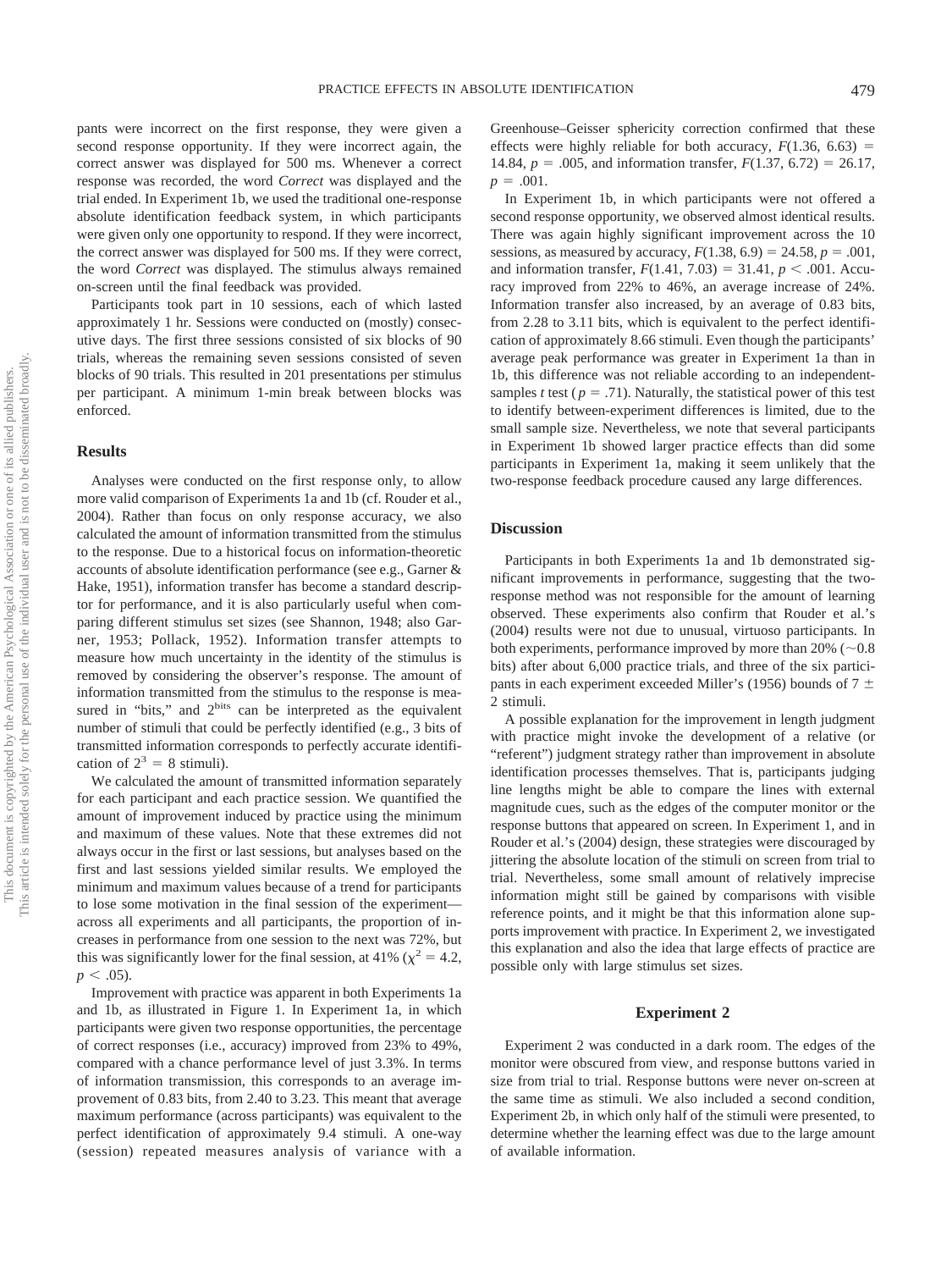

*Figure 1.* Proportion correct and information transfer as functions of session for Experiments 1a and 1b (30) lines varying in length). The right-hand axis on the information transfer graphs shows the equivalent number of stimuli that were perfectly identified ( $2^{bits}$ ). The dashed lines indicate perfect performance:  $log_2$ (number of stimuli).

## **Method**

**Participants.** Ten participants took part in this experiment: five in Experiment 2a and five in Experiment 2b. They were reimbursed in a fashion similar to that for the participants in the first experiment.

**Stimuli.** Each stimulus consisted of a pair of white dots on a black background, horizontally separated by intervals that were of the same lengths as those of the lines in Experiment 1.

**Procedure.** There were two conditions defined by the number of stimuli: Experiment 2a had 30 stimuli, whereas Experiment 2b had only 15 stimuli. The stimuli in Experiment 2b were all of the odd-numbered stimuli from Experiment 2a, and so the pairwise stimulus separation was twice as large in Experiment 2b as in Experiment 2a. We could have kept stimulus separation equal in the two experiments (e.g., by presenting only Stimuli 1–15 in Experiment 2b), but that would instead have confounded stimulus range with set size. We acknowledge that both solutions to this problem (either confounding the stimulus range or separating the stimuli) are imperfect, but we chose the latter solution because performance is mostly unaffected by changes in stimulus for widely spaced stimulus sets (see e.g., Braida & Durlach, 1972; but also see Stewart et al., 2005, and Lacouture, 1997, for alternative findings).

The experiment was conducted in a dark room, where the only light was that emitted by the computer monitor (which was made as dark as possible). The edges of the computer monitor were obscured by black cardboard. To ensure that the response buttons could not be used as a cue for relative comparison with the size of the stimuli, two precautions were taken: The buttons were never present on-screen at the same time as the stimuli, and the size of the response buttons varied from trial to trial. That is, when a stimulus was presented, the buttons were removed from the screen until participants clicked a mouse button to indicate they were ready to respond, and then the stimulus was removed and the response buttons were displayed. Participants took part in 10 sessions, each about 1 hr in length. Each session consisted of six blocks of 90 trials, resulting in 180 presentations per stimulus in Experiment 2a and 360 presentations per stimulus for Experiment 2b.

#### **Results**

Performance increased significantly across the 10 sessions in both conditions. Participants in the 30-stimulus condition (Experiment 2a) increased their accuracy from 25% to 50%, an average improvement of 25%,  $F(1.76, 7.04) = 29.74, p < .001$ . Information transfer also increased, by 0.93 bits across the 10 sessions, from 2.44 bits to 3.36 bits,  $F(1.54, 6.15) = 60.88$ ,  $p < .001$ , so the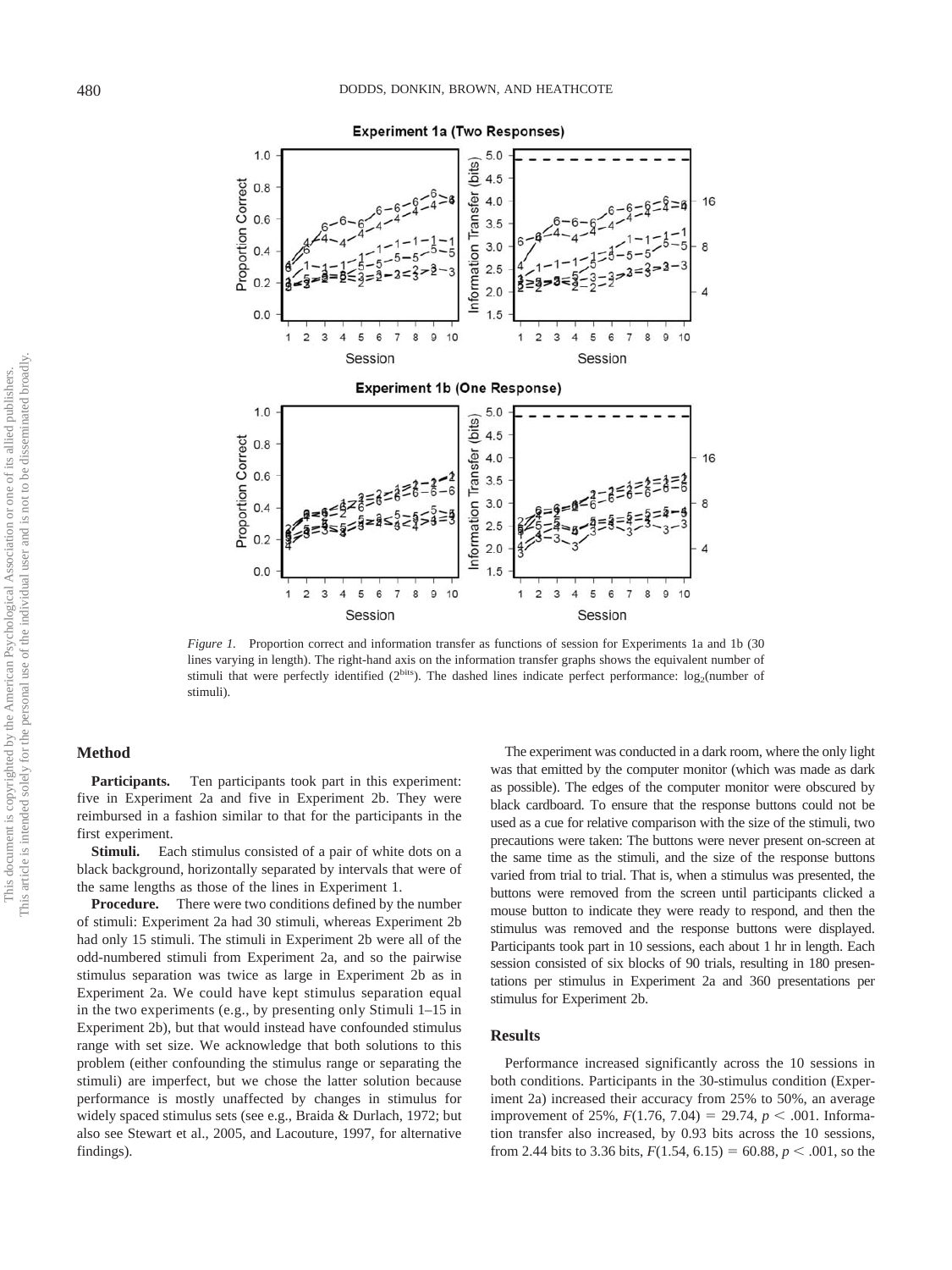average maximum performance was equivalent to perfect identification of approximately 10.3 stimuli.

Similarly, participants in the 15-stimulus condition also demonstrated highly significant improvements in both accuracy, *F*(1.56, 6.24) = 22.25,  $p = .002$ , and information transfer,  $F(1.71, 6.86)$  = 19.43,  $p = .002$ . Participants improved 33%: Average accuracy rose from 48% to 81%, and information transfer improved 1.08 bits, from 2.07 to 3.15. Average maximum information transmitted was equivalent to identification of 8.85 stimuli. Figure 2 provides a comparison of the individual participant results in Experiments 2a and 2b.

The average maximum amount of information transfer reported for the 30-stimulus condition in the current experiment ( $M = 3.30$ ) was not reliably different from that found in Experiment 1a (*M* 3.25,  $p = .86$ ) and Experiment 1b ( $M = 3.15$ ,  $p = .50$ ).<sup>1</sup> This suggests that any external cues were not responsible for the learning effect in Experiment 1.

We also observed that, although one participant in the 15 stimulus condition reached almost perfect performance (94.3% accuracy), the average maximum information transmission for the 15-stimulus condition ( $M = 3.11$ ) was not reliably different from those of the 30-stimulus conditions in Experiments 1a ( $p = .64$ ) and 1b ( $p = .85$ ) or Experiment 2a ( $p = .38$ ). This suggests that maximum performance, in terms of information transmission, does not vary with set size.

#### **Discussion**

Participants in Experiment 2 demonstrated significant improvements in performance, and their information transmission limits and amounts of learning were similar to those of participants in Experiment 1. Once again, half of the participants demonstrated maximum information transfer rates that exceeded Miller's (1956)  $7 \pm 2$  bounds. The similarity in results between Experiments 1 and 2 suggests that external cues were not responsible for the learning effect and that the amount of available information does not determine the extent of learning, at least as long as performance is below ceiling.

## **Experiment 3**

So far, substantial learning in absolute identification has been demonstrated using only line lengths, with null (or small) effects observed tones varying in intensity or frequency. Unfortunately, this difference between stimulus modality has always been confounded with a procedural change: Tones were made available to participants for only a short period of time (typically 1 s), whereas lines were made available for as long as participants wished. There is some evidence to suggest that stimulus presentation time can influence performance. For example, Miller (1956) cited unpublished research by Irwin Pollack that found significantly smaller information transmission for lines varying in length when presented for short periods of time (2.6 bits), compared with longer presentation times (3.0 bits). Ward and Lockhead (1971) also found lower information transfer for a presentation time of 8 ms (0.19 bits) compared with presentation for 200 ms (1.07 bits), although they simultaneously manipulated luminance. In an attempt to examine whether unlimited presentation time may have encouraged the learning effect, in Experiment 3 we masked line stimuli after 1 s—in line with usual practice for auditory stimuli.

## **Method**

Six participants took part in Experiment 3, following the same procedure as used in Experiment 2a, with the exception of presentation time. Stimuli were left on the computer monitor for only 1 s, after which they were covered by a mask consisting of white dots scattered randomly over a rectangle of dimensions 1,024 pixels  $\times$ 684 pixels. The white dots were equal in size and luminance to the white dots used to construct the line stimuli. Masks remained on-screen until participants responded.

# **Results**

The results are similar to those in Experiments 1 and 2a, in which participants were given stimuli with an unlimited presentation time. Accuracy increased from 24% to 42%,  $F(1.56, 7.79)$  = 18.2,  $p = .002$ , and information transfer increased from 2.39 bits to 3.06 bits,  $F(1.54, 7.7) = 22.27, p < .001$ . The average maximum performance (3.06 bits) was equivalent to the perfect identification of 8.32 stimuli (see Figure 3). Although average learning was slightly smaller, one participant still learned to identify more than Miller's (1956) upper limit of nine stimuli. In addition, the maximum amount of information transmitted with masked stimuli was only about 5% smaller than the average amount for Experiments 1 and 2, and this difference was not statistically reliable  $(p = .30)$ . The similar pattern in results for the current experiment suggests that long presentation times were not required for the learning effect.

#### **Discussion**

Even with limited stimulus presentation times there was significant improvement in performance with practice, and these results were comparable to those in earlier experiments with unlimited viewing time. The slightly lower performance reached with short presentation times was not significantly different from that in previous experiments. The direction of the effect, however, suggests that limited presentation time, or perhaps the addition of the mask, may have limited the amount that participants could improve via practice, even if our sample sizes provided insufficient statistical power to detect a reliable difference. Most important, however, participants did still manage to significantly improve their performance, and the amount of improvement was not much smaller than that in Experiments 1 and 2.

#### **Experiment 4**

Experiments 1–3 established that learning was not due to the more unusual aspects of Rouder et al.'s (2004) methods or to external cues and that it was not much attenuated by a limitation on stimulus presentation time. In Experiment 4 we tested whether the

<sup>&</sup>lt;sup>1</sup> Estimates of transmitted information are inflated by small sample sizes (see Norwich, Wong, & Sagi, 1998). For this reason, for comparisons between experiments we always calculated information transfer using data divided into fairly long (540-trial) segments.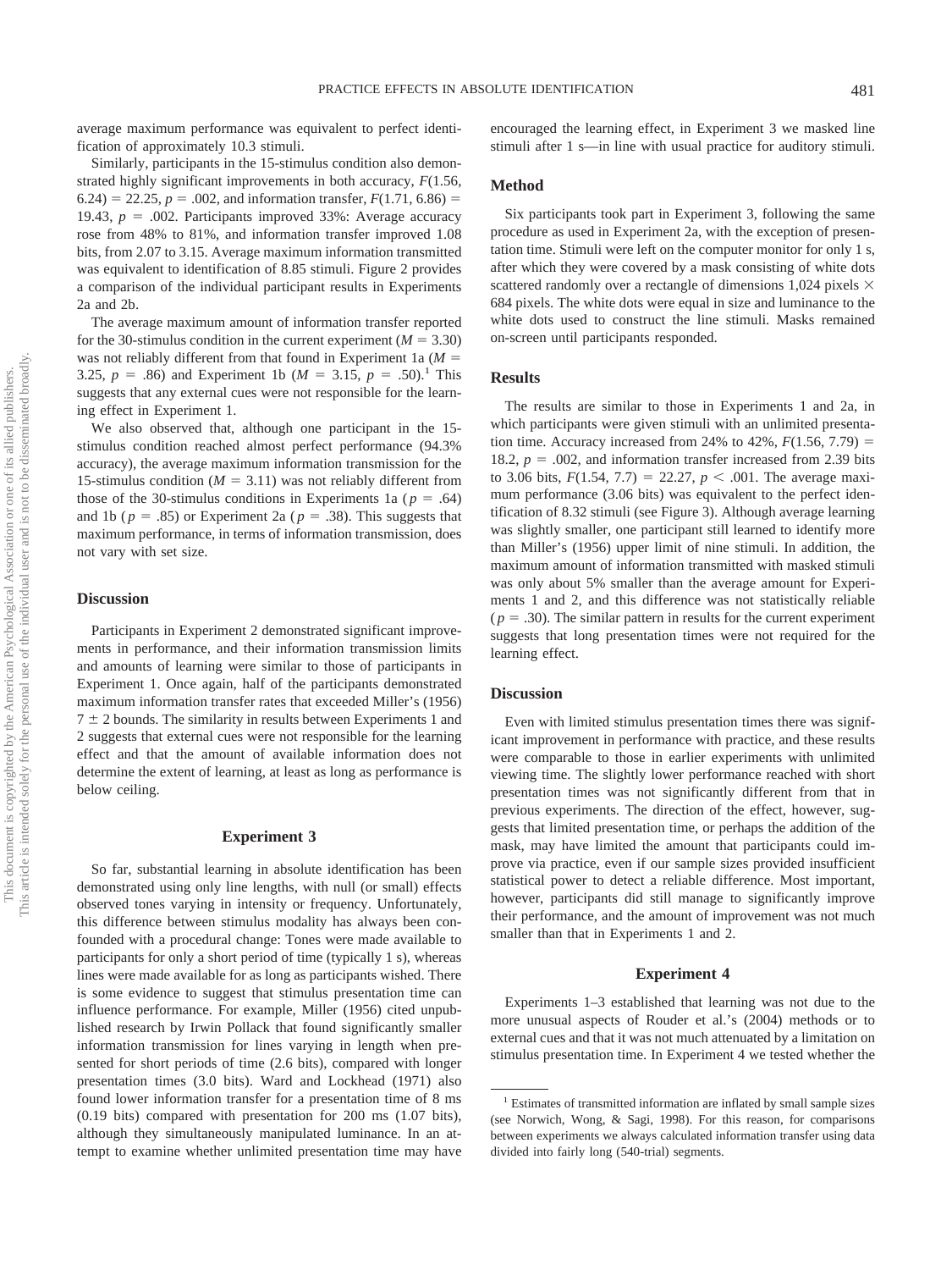

*Figure 2.* Proportion correct and information transfer as functions of session for Experiments 2a (30 stimuli) and Experiment 2b (15 stimuli), using dots varying in separation size. The right-hand axis on the information transfer graphs shows the equivalent number of stimuli that were perfectly identified (or 2bits). The dashed lines indicate the maximum amount of information transfer possible:  $log<sub>2</sub>(number of stimuli)$ .

strong practice effects we have observed are specific to visual lengths: lines varying in length or dots varying in separation. In this experiment we investigated whether learning is possible with lines varying in angle of inclination.

## **Method**

The methods were identical to those in Experiment 3 except that the stimuli were 30 lines whose angle of inclination varied from



*Figure 3.* Proportion correct and information transfer as functions of session for Experiment 3 (dots varying in separation size). The right-hand axis on the information transfer graphs shows the equivalent number of stimuli that were perfectly identified (or  $2^{bits}$ ). The dashed lines indicate the maximum amount of information transfer possible:  $log<sub>2</sub>(number of stimuli)$ .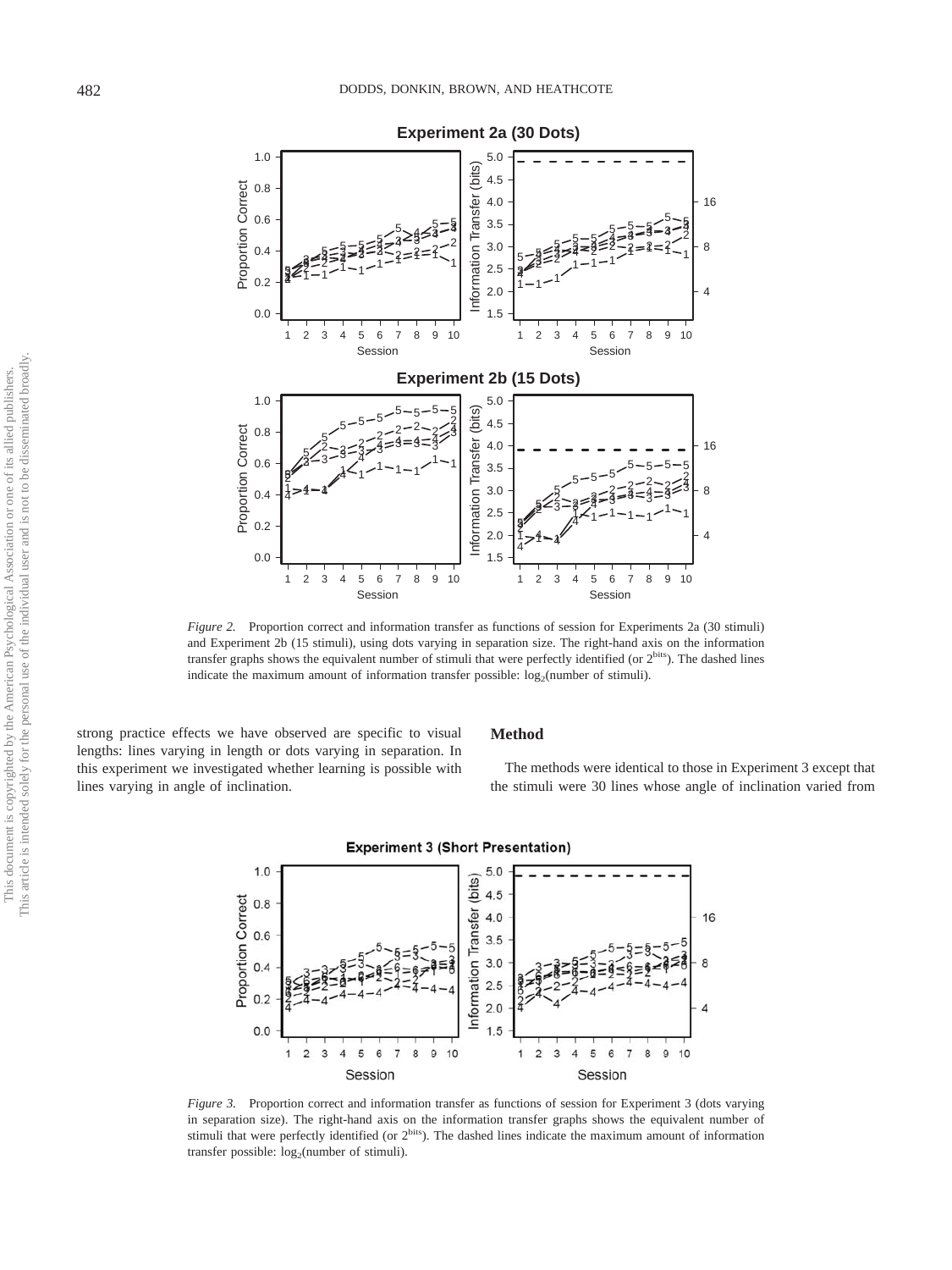1.5° to 89.5° in increments of 3°. The lines were 12-pixel  $\times$ 210-pixel rectangles, and they were blurred by applying Gaussian kernel with a 7-pixel standard deviation (to prevent the use of pixel aliasing as a cue for angle). Stimuli were white on a black background and were positioned within a square 300 pixels  $\times$  300 pixels in size. To help prevent the use of both horizontal and vertical cues for angle judgments, we rotated lines around a central pivot point and randomly varied the screen position of that pivot point from trial to trial within a 22-pixel  $\times$  22-pixel region. Each stimulus was presented for 1 s. If no response was made within 1 s, a mask was displayed and remained on-screen until participants made their response. Masks were  $1,024$ -pixel  $\times$  1,024-pixel squares containing a series of randomly positioned and randomly oriented lines of the same sort as the stimuli.

# **Results**

Results were similar to those in the prior experiments. Figure 4 shows that learning was highly significant across the 10 sessions: accuracy,  $F(2.05, 10.3) = 23.6, p < .001$ ; information transfer,  $F(2.17, 10.8) = 26.37, p < .001$ . Average accuracy improved by 22%, rising from an initial value of 24% to 46%. Average information transfer also improved, rising 0.81 bits, from 2.37 bits to 3.18 bits, which made average maximum performance equivalent to the perfect identification of about 9.05 stimuli. Three of the six participants exceeded Miller's (1956)  $7 \pm 2$  limit after 10 sessions of practice. Concerning initial performance, performance improvement, and maximum performance, none were significantly different from those in Experiment 1a ( $p_s = .93, .68,$  and .78, respectively) or Experiment 3, in which presentation time was identical  $(ps = .87, .23, and = .37, respectively).$ 

## **Discussion**

Participants in Experiment 4 demonstrated significant improvement in performance across the 10 sessions, similar to that observed in the previous experiments. This result suggests that the learning effect may generalize to visual stimuli other than line length. In Experiment 5 we further explored whether learning occurs with other stimulus types.

## **Experiment 5**

Clearly people are able to substantially improve their performance in an absolute identification task when given significant practice, and we have shown that this learning is not specific to distance or length judgments. However, so far our investigation has been limited to visual stimuli only. Miller (1956) noted that visual modalities led to slightly greater information transmission (hence the "plus or minus" in his  $7 \pm 2$ ). More recent research has also suggested differences—Lacouture and Lacerte (1997) found better performance for lines varying in length than tones varying in intensity. This is particularly interesting here, because most previous studies showing no effect of practice used tones varying in intensity. In Experiment 5, we compared the effect of practice using tones varying in intensity and lines varying in length in order to determine whether it is modality that differentiates our (and Rouder et al.'s, 2004) findings from those of others.

#### **Method**

**Participants.** Six participants took part in Experiment 5a, and a different six took part in Experiment 5b.

**Procedure.** The procedure was identical to that in Experiment 1a except that stimuli were either 16 lines varying in length (Experiment 5a) or 16 tones varying in intensity (Experiment 5b). Though we aimed to replicate our earlier experiments exactly, we found that we were limited to the use of just 16 (rather than 30) tones. This limit was identified through pilot testing with naïve participants. Those tests showed that participants were able to make perfectly accurate discrimination judgments (lower/higher) between sequentially presented stimuli separated by a 1-s pause when the stimulus difference was 3 dB. This stimulus separation implied that range restrictions imposed by ethical considerations and the audio equipment itself limited us to 16 tones in total. We therefore also ran Experiment 5a using 16 lines (see Table 1 for



*Figure 4.* Proportion correct and information transfer as functions of session for Experiment 4 (lines' angle of inclination). The right-hand axis on the information transfer graphs shows the equivalent number of stimuli that were perfectly identified (or 2<sup>bits</sup>). The dashed lines indicate the maximum amount of information possible:  $log<sub>2</sub>(number of stimuli).$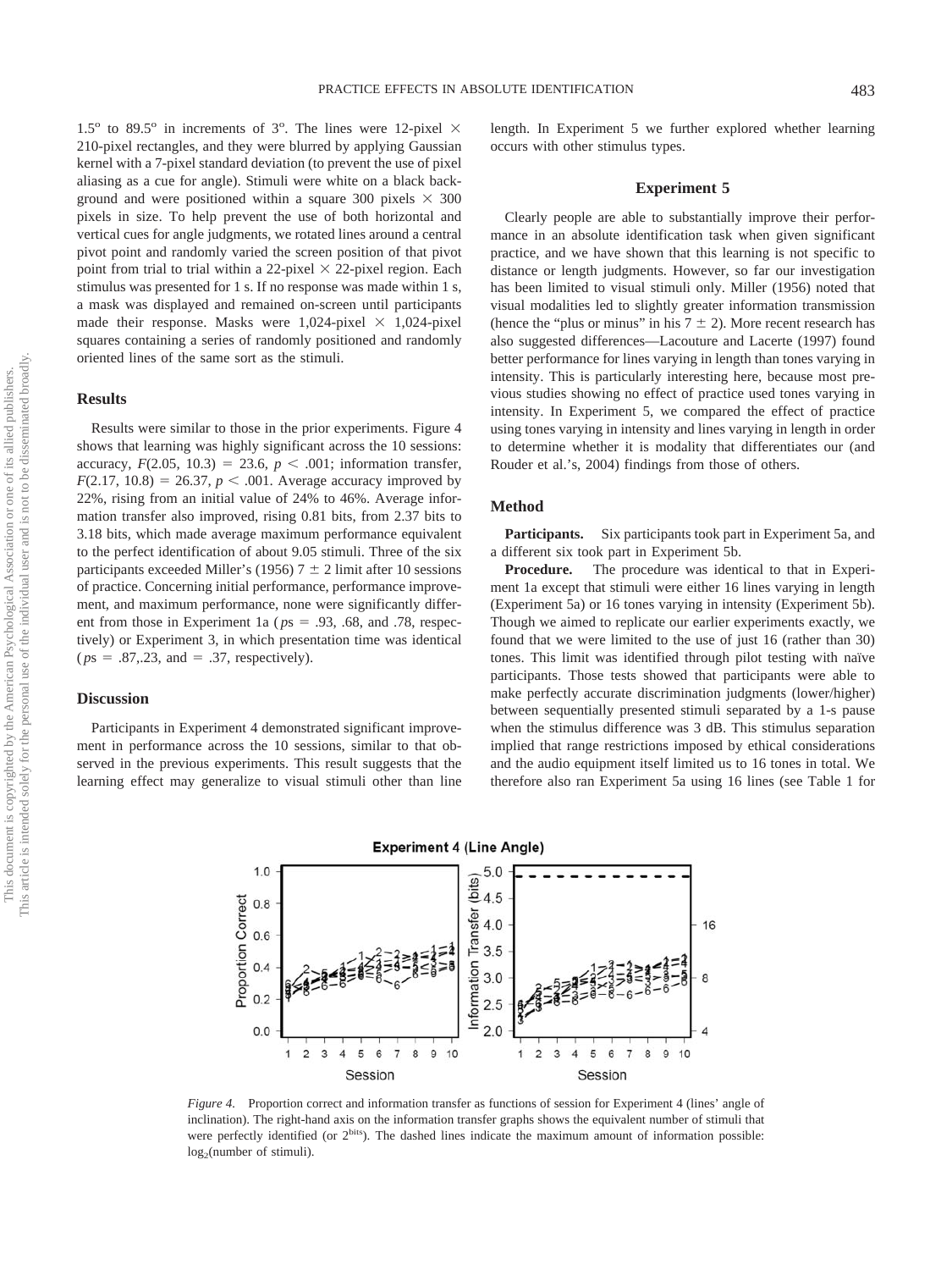line lengths in pixels) for ease of comparison with results of Experiment 5b. The 16 auditory stimuli were pure 1000-Hz tones, ranging from 61 dB to 106 dB, in 3-dB increments. Loudness was measured using a Brüel and Kjaer artificial ear (Model 4152) and sound level meter (Brüel and Kjaer, Model 2260), equipped with a condenser microphone (Brüel and Kjaer, Model 4144). Tones were played for 1 s each and were presented via Sony headphones (Model DR-220). For each of the 10 sessions, participants in the lines condition completed seven blocks of 80 trials, and those in the tones condition completed seven blocks of 90 trials.

# **Results**

Participants in the 16-line condition performed similarly to participants in previously reported line experiments: Average accuracy significantly increased across the 10 sessions, from 49% to 78%,  $F(1.82, 9.11) = 23.43$ ,  $p < .001$ , and average information transmission increased significantly from 2.34 bits to 3.15 bits,  $F(1.94, 9.7) = 20.92, p < .001$ . Average maximum performance was equivalent to identification of 8.86 stimuli, and two of the six participants exceeded Miller's (1956)  $7 \pm 2$  limit. The maximum information limit reached in the 16-line condition was not significantly different from that in Experiment 1a ( $p = .58$ ) or from the results in Experiment 2b with a similar set size ( $p = .95$ ).

Participants in the tone intensity condition, on the other hand, failed to exhibit the substantial learning found in all other experiments (see Figure 5). Participants given 16 tones of varying intensity had a lower average initial accuracy (31%) and improved on average by only 12%. Similarly, information transfer increased on average by only approximately 0.46 bits, from 1.49 bits to 1.95 bits, meaning that maximum performance was equivalent to the perfect identification of only 3.86 stimuli, and no participant exceeded Miller's (1956) 7  $\pm$  2 limit. In fact, all participants identified less than five stimuli perfectly correctly. However, the small effect of practice was statistically reliable: accuracy, *F*(2.91,  $14.2$ ) = 4.8,  $p = .02$ ; information transfer,  $F(2.08, 10.2) = 4.9$ .  $p = .03$ .

Although the improvement for both modalities was reliable, loudness in Experiment 5b showed a significantly lower information transfer limit than did lines in Experiment 5a ( $M_{\text{tones}} = 1.96$ ,  $M_{\text{lines}} = 3.09$ ,  $t(9.79) = 9.51$ ,  $p < .001$ . We also observed reliably smaller maximum information transmission,  $t(9.47) = 3.17$ ,  $p =$ .01, for tones ( $M_{\text{diff}} = 0.42$  bits) than for lines ( $M_{\text{diff}} = 0.74$  bits). The findings for loudness were consistent with previous findings of a low channel limit (see e.g., Garner, 1953; Miller, 1956; Pollack, 1952) and little improvement with substantial practice (see e.g., Weber et al., 1977). It is also interesting that, in contrast



*Figure 5.* Proportion correct and information transfer as functions of session for Experiments 5a and 5b (lines varying in length and tones varying in loudness, respectively). The right-hand axis on the information transfer graphs shows the equivalent number of stimuli that were perfectly identified (or 2<sup>bits</sup>). The dashed lines indicate the maximum amount of information transmission:  $log<sub>2</sub>(number of stimuli)$ .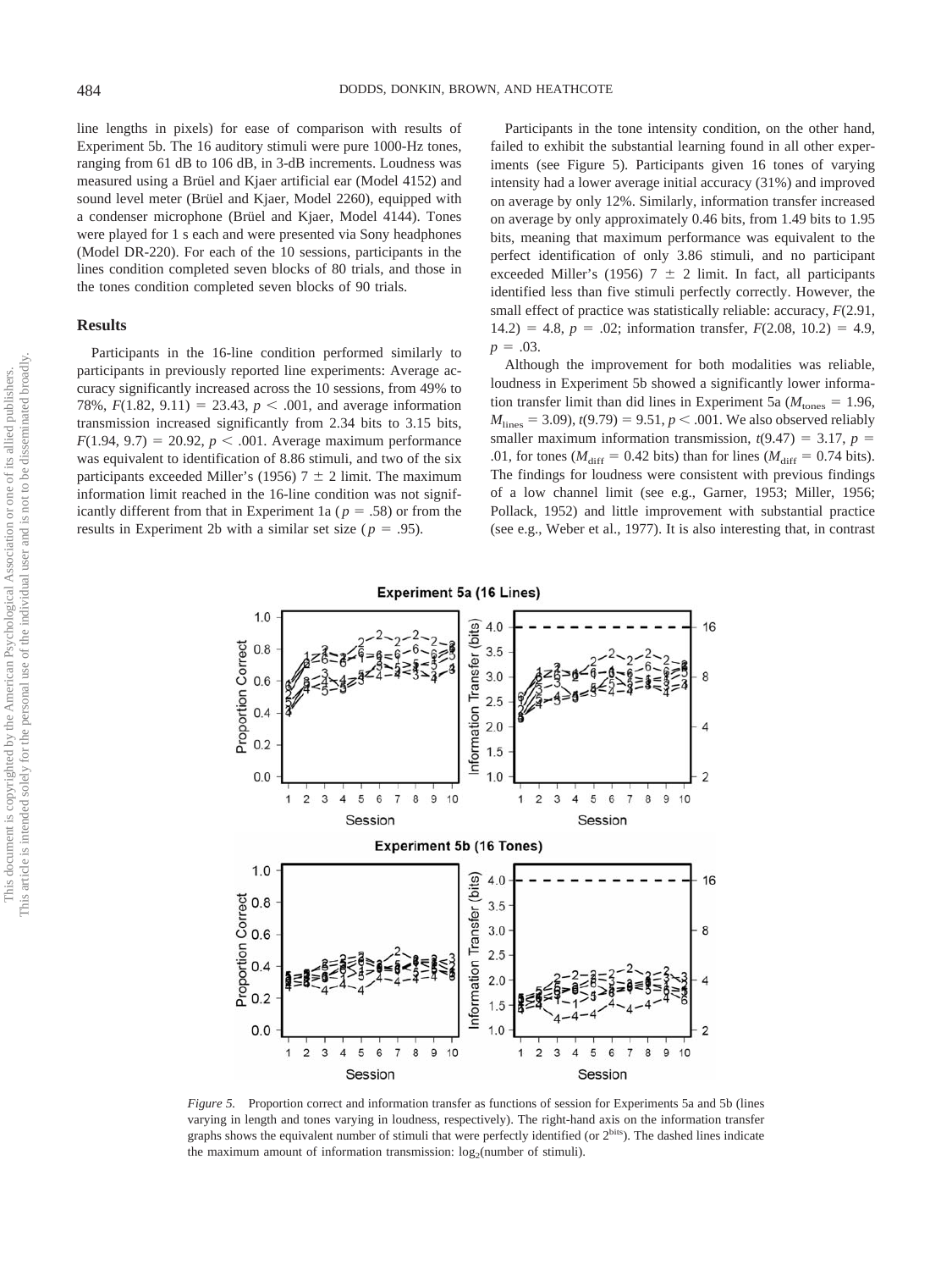to the slow increase in performance for tones varying in intensity, there was a much faster increase in performance for line length (Experiment 5a). This was particularly noticeable between Sessions 1 and 2, where participants in Experiment 5a improved their performance significantly more  $(M = .16)$  compared with the corresponding difference between Session 1 and 2 in Experiment 5b ( $M = .02$ ),  $t(6.8) = 8.85$ ,  $p < .001$ . This suggests that participants in Experiment 5a (line stimuli) learned quickly to some upper limit, unlike participants in Experiment 5b.

To better understand the difference between learning with lines and with tone intensities, we further examined accuracy for each stimulus type. Figure 6 plots the proportion of correct identifications against ordinal stimulus magnitude, separately for the two stimulus continua and separately for data from the beginning and end of practice. When practicing with line lengths (Experiment 5a), there was general improvement for all stimuli across the range, except where limited by ceiling effects for the smallest and largest lines. Although not shown here, corresponding plots for all other experiments showed the same pattern as in Experiment 5a. However, for tone intensities, there was no reliable improvement for tones in the middle of the range (Stimuli 5–11). This suggests that the limited amount of learning we observed for tone intensities was restricted to tones near the ends of the range.

#### **Discussion**

Both the participants who practiced with 16 lines varying in length and those who practiced with 16 tones varying in intensity



#### **Experiment 5a (16 Lines)**

*Figure 6.* The proportion of correct identifications plotted against ordinal stimulus magnitude for Experiments 5a (lines) and 5b (tone intensity) for both the first and the last 540 trials.

demonstrated significant improvements in performance. Even though the improvement for both experiments was statistically reliable, participants who practiced with tone intensities showed a much smaller learning effect and a significantly lower information transfer limit than did those who practiced with lines. Participants practicing with tone intensities, in contrast to participants who practiced with other continua, also failed to improve their performance consistently across the stimulus range (see Figure 6).

Experiments 1–5 together suggest an interesting possibility that the amount of improvement through learning is closely related to the initial level of performance, prior to practice. For example, initial accuracy with tones of varying intensity (Experiment 5b) was poorer than for any other stimulus continuum and so was the amount of improvement with practice. Conversely, accuracy with lines of varying length was initially high and so was the amount of improvement with practice. In Experiments 6 and 7, we explored the relationship between initial performance and learning and further investigated the generality of the learning effect across different stimulus dimensions, using tone frequency.

### **Experiment 6**

Experiment 6 uses tones of varying frequency. Other research (see e.g., Garner, 1953; Pollack, 1952; Stewart et al., 2005) has shown that prepractice performance with tone frequency is similar to, but slightly better than, that for tone intensity. From this, we hypothesized that the amount of improvement from practice would be a little more than that observed for tones of varying intensity but still less than that observed for lines of different length.

# **Method**

**Participants.** Six new participants took part in Experiment 6. **Stimuli.** Stimuli were 36 tones varying in frequency. The range of frequencies (see Table 2) mimicked piano key frequencies, ranging from A3 to G#5 (220.0 Hz to 1661.2 Hz). Tones were pure sine waves, generated using Matlab R2008b, and were presented via headphones at a constant sound pressure, corresponding to 75 dB at 1000 Hz.

**Procedure.** On each trial, a fixation cross appeared for 500 ms, before the tone was played through the headphones for 1 s. Participants were free to respond either during or after playback. Feedback was as in Experiment 1a: Participants were given two response opportunities. Buttons were available on-screen in three horizontal rows of 12, and participants responded using the mouse. The buttons had not only the numerical label normally associated with absolute identification (i.e.,  $1, \ldots, 36$ ) but also the corresponding piano key note (i.e.,  $A3, \ldots, G#5$ ). Three of the six participants had some musical training; the other three had none at all.

In eight of the 10 sessions, participants practiced for six blocks of 108 trials each. In the first and last session however, participants completed only four blocks of 108 trials. Fewer experimental trials were completed in this first and last session because participants also completed a brief pairwise discrimination task. This task consisted of two blocks of 72 trials, during which participants were asked to discriminate between adjacent stimuli in the set. Adjacent tones were presented sequentially—the first tone was played for 1 s, followed by 500 ms of silence, and then either the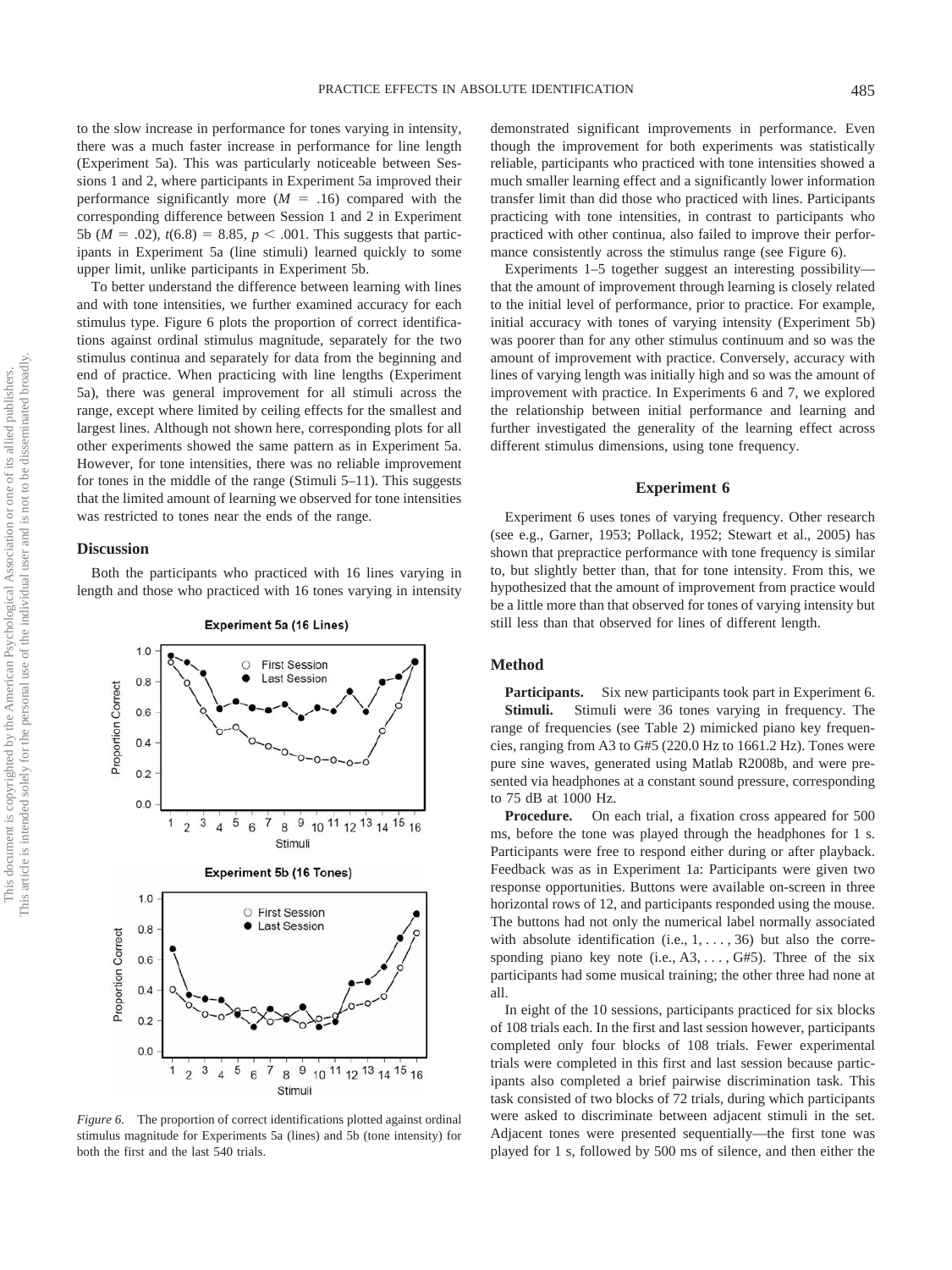| $\mathcal{L}_{\mathcal{L}}$ . The contraction of some the subset of the set of $\mathcal{L}_{\mathcal{L}}$ |       |        |       |       |        |        |        |        |       |        |
|------------------------------------------------------------------------------------------------------------|-------|--------|-------|-------|--------|--------|--------|--------|-------|--------|
| Frequencies                                                                                                |       |        |       |       |        |        |        |        |       |        |
| 233.1                                                                                                      | 246.9 | 261.6  | 277.2 | 293.7 | 311.1  | 329.6  | 349.2  | 370.0  | 392.0 | 415.3  |
| 466.2                                                                                                      | 493.9 | 523.3  | 554.4 | 587.3 | 622.3  | 659.3  | 698.5  | 740.0  | 784.0 | 830.6  |
| 932.3                                                                                                      | 987.8 | 1046.5 | 108.7 | 174.7 | 1244.5 | 1318.5 | 1396.9 | 1480.0 | 568.0 | 1661.2 |
|                                                                                                            |       |        |       |       |        |        |        |        |       |        |

*Range of Frequencies Used in Experiments 6 and 7*

*Note.* Frequencies correspond to musical notes on a keyboard from A3 to G#5.

next higher or next lower frequency tone in the stimulus set was played for 1 s. The participant was then asked to indicate which of the two tones was higher. This pairwise discrimination task simply confirmed that all participants were perfectly able to discriminate between adjacent stimuli, both before and after practice.

# **Results**

The added pairwise discriminability task meant that the number of trials in Sessions 1 and 10 of Experiment 6 was not equal to those in other sessions. Because information transfer is sensitive to sample size, "pseudosessions" of 540 trials each were used for analysis. Two participants were unable to complete all six blocks of the experiment within the allotted time frame in each session and hence completed fewer trials (4,104 and 3,996 trials for each participant, respectively, equivalent to seven pseudosessions of 540 trials) than did other participants (from 5,940 to 6,264 trials, or 11 pseudosessions). The lines for individual participants in Figure 7 reflect this imbalance in trial numbers.

Those participants who completed 11 pseudosessions demonstrated a reliable improvement in information transfer, from 2.21 bits to 2.59 bits (6.02 stimuli) and in accuracy, from 19% to 30%: respectively,  $F(2.47, 7.42) = 7.18$ ,  $p = .02$ , and  $F(1.38, 4.13) =$ 9.82,  $p = .03$ . One participant was quite different from the others, and only this person exceeded Miller's (1956) bounds of  $7 \pm 2$  stimuli, identifying the equivalent of 14.4 stimuli. This exceptional participant was one of the three participants in this experiment who had several years of musical training (the other two such participants performed the same as did the three untrained participants).

## **Discussion**

As expected, the level of performance in the initial session was a little better than that for tone intensity (Experiment 5b) but lower than for all our experiments with visual stimuli. In line with our hypothesis, the amount of improvement due to practice was also greater than for tone intensity but less than that observed for comparable visual experiments. One remarkable participant showed a large improvement with learning, even relative to the experiments with visual stimuli. The exceptional participant was the one with the most musical experience and also the participant who began musical training at the youngest age. These facts agree with findings from the absolute pitch literature, suggesting that early and lengthy musical training encourage the development of absolute pitch (see e.g., Takeuchi & Hulse, 1993). Newer research has also suggested that absolute pitch ability exists at a baseline rate in the general population of people with little musical training (see e.g., Ross, Olson, & Gore, 2003). We are examining the relationship between absolute pitch and absolute identification, as well as the effect of practice on each, in experiments currently under way in our laboratory.

## **Experiment 7**

We noted that better initial performance was correlated with greater improvement through practice. However, in Experiments



*Figure 7.* Proportion correct and information transfer for Experiment 6 (tones varying in frequency). The right-hand axis on the information transfer graph shows the equivalent number of stimuli that were perfectly identified (or 2<sup>bits</sup>). Each pseudosession is equivalent to 540 trials. Two participants completed fewer trials than did other participants and hence have data for only seven pseudosessions. The dashed line indicates the maximum possible information transmission:  $log_2$ (number of stimuli).

Table 2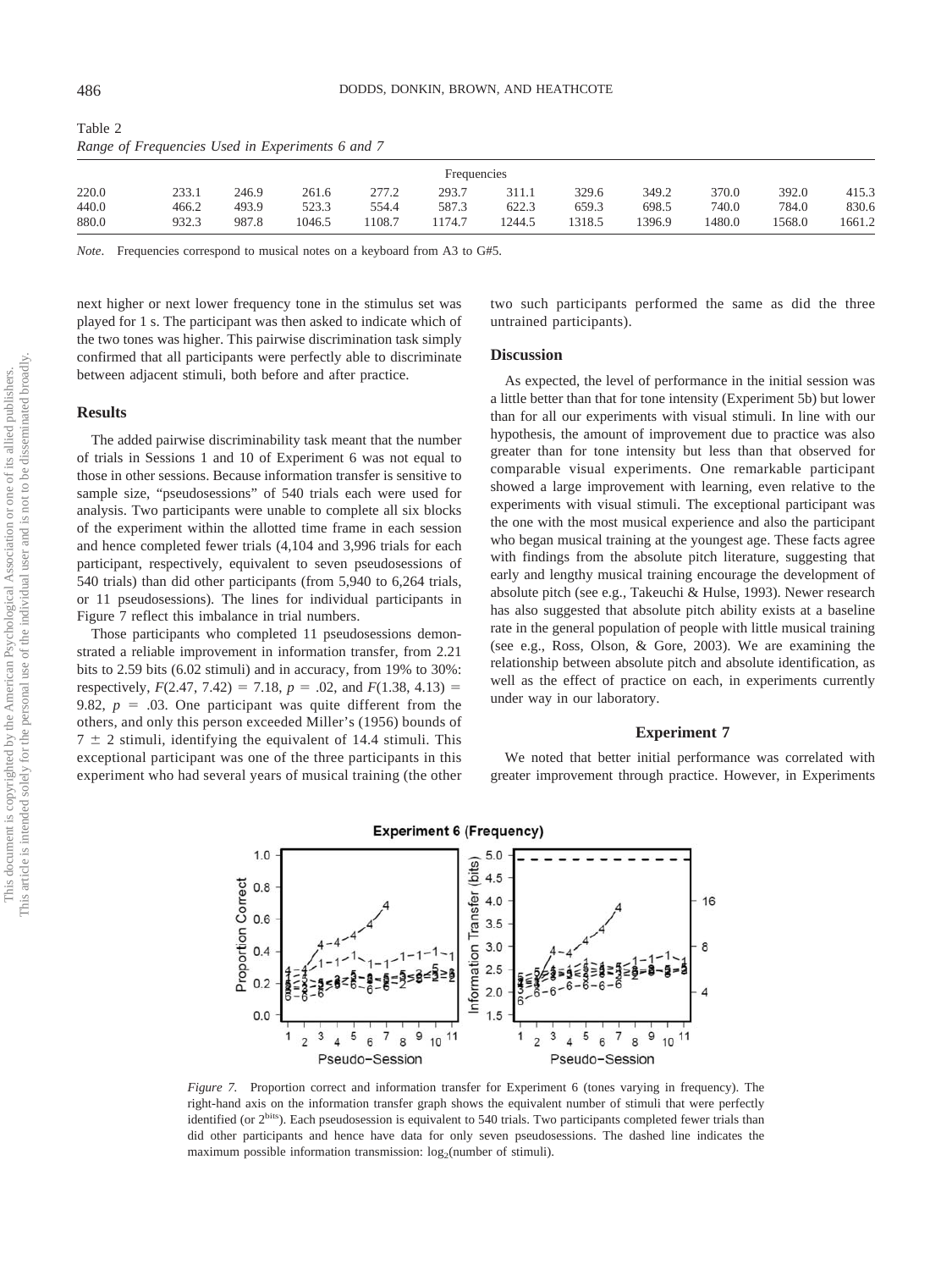1–6, this correlation was observed across different stimulus manipulations. That is, some kinds of stimuli support better initial performance than do others, and these also tend to support greater learning effects. In Experiment 7, we decoupled initial performance level from any stimulus manipulations, by instead manipulating participants' motivation.

## **Method**

Six new participants completed Experiment 7, which replicated Experiment 6 but with one methodological difference: Participant reimbursement was contingent on performance. Correct and incorrect responses were rewarded differently (see Table 3), but we provided a minimum reimbursement of \$150 for 10 sessions. The maximum reimbursement actually achieved by a participant was just over \$220.

#### **Results**

Similar to in Experiment 6, performance reliably increased across the 10 sessions for both accuracy and information transfer (see Figure 8): accuracy,  $F(1.47, 7.35) = 10.85$ ,  $p = .009$ ; information transfer,  $F(1.63, 8.16) = 14.06$ ,  $p = .003$ . In line with our hypothesis that motivation may be manipulated by monetary incentive, the average amount of improvement was larger,  $t(8.8)$  = 2.39,  $p = 0.04$ , in Experiment 7 than in Experiment 6 (an average of 0.38 bits for 11-session participants in Experiment 6, compared with 0.64 bits in Experiment 7), but the difference in initial performance was nonsignificant (2.14 bits for 11-session participants in Experiment 6 compared with 2.15 bits in Experiment 7;  $p = .87$ ).

A parametric test of the difference between the improvement seen in Experiments 6 and 7 is inappropriate, due to the exceptional participant in Experiment 6. Consequently we used a nonparametric Wilcoxon test, which takes account of only ordinal (rank) information and so is not unduly distorted by the virtuoso participant. The results of this test supported the hypothesis that participants who received motivational reimbursements improved their performance more than did those who did not ( $W = 29$ ,  $p =$ .047).

#### **Discussion**

Participants who received extra motivation through monetary reimbursement based on response accuracy showed almost twice as much learning as did those who received reimbursement independent of performance. This result is consistent with Rouder et al.'s (2004) suggestion that motivation is required for learning. Experiment 7 also has implications for the effect of stimulus modality on learning. If stimulus modality were the only deter-

Table 3 *Rate of Reimbursement Used in Experiment 7*

|                  |         | Response accuracy |         |
|------------------|---------|-------------------|---------|
| Response attempt | Correct | One off           | Two off |
| First            | \$0.05  | \$0.03            | \$0.02  |
| Second           | \$0.01  | \$0.00            | \$0.00  |

mining factor for practice effects, we would have expected little difference between Experiments 6 and 7. Instead, when participants were suitably motivated we observed that they improved by slightly less than did those in the visual modality experiments but much more than in the two other auditory experiments.

Although the amount of improvement observed in Experiment 7 compared with that in Experiment 6 emphasizes the importance of motivation, there was no significant difference between initial (first session) performance levels in the two experiments. This makes it difficult to directly evaluate the hypothesis that initial performance predicts overall improvement. Future research could produce a more direct test of the hypothesis by experimentally manipulating the initial performance level. However, we note that our initial attempts at such experiments have proven unsatisfactory, because almost all manipulations that influence initial performance level involve manipulations of the stimuli, thus confounding the critical hypothesis with other hypotheses regarding stimulus-driven effects.

Regardless of the motivational manipulations in Experiment 7, however, no participant came close to performing as well as did the one exceptional participant in Experiment 6 (who performed better than did the majority of participants across all experiments). This finding speaks to the strength of individual differences in absolute identification performance, both in initial performance and amount of learning. We analyze these individual differences across experiments in the next section.

## **Summary of Results**

Table 4 contains a summary of information transmission results from the 10 conditions in our seven experiments. Through these experiments we have shown that the learning observed for lines of varying length in Rouder et al. (2004) was not due to virtuoso participants or atypical methodological aspects of their design: Experiment 1 showed that learning was not due to the tworesponse method, and Experiment 2 showed that learning was not due to external visual cues. Experiment 3 showed that the extended stimulus presentation time associated with lines compared with auditory stimuli was not required for learning. In Experiment 4 we showed that substantial learning also occurred for another visual stimulus—lines of varying inclination. Experiment 5 showed small practice effects for tones of varying intensity. Consistent with the conventional wisdom about absolute identification (see e.g., Shiffrin & Nosofsky, 1994), participants reached a low information transmission limit after a few sessions. Experiments 6 and 7 demonstrated that learning was possible for another auditory continuum, particularly when participants were well motivated. Participants practicing with tones of varying frequency were able to learn much more than those with tones of varying intensity, but not as much as those who practiced with most of our visual stimuli.

Rouder et al.'s (2004) results were surprising because they violated two truisms of absolute identification: that practice has little effect on performance and that there is a severe limitation in performance, equivalent to  $7 \pm 2$  stimuli. Our results confirm and generalize Rouder et al.'s observation that practice can have a substantial effect on performance. However, the last column in Table 4 shows that on average, participants did not greatly exceed Miller's (1956) limit of nine stimuli after 10 hr of practice. Indeed, the equivalent number of stimuli perfectly identified after practice,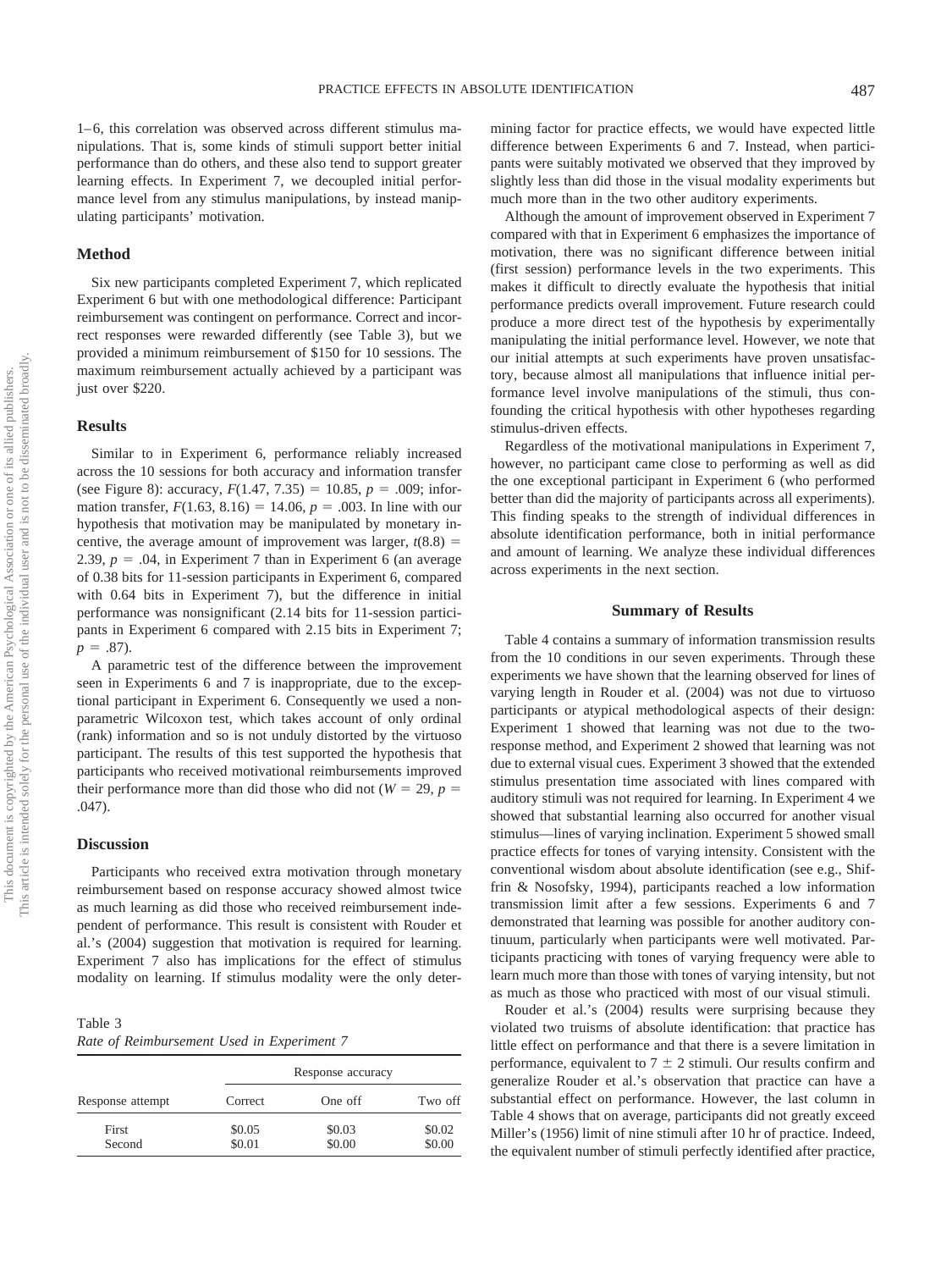

**Experiment 7 (Contingent Payment)** 

*Figure 8.* Proportion correct and information transfer for Experiment 7 (tones varying in frequency, using contingent payment methods). The right-hand axis on the information transfer graph shows the equivalent number of stimuli that were perfectly identified (or  $2^{bits}$ ). The dashed line indicates the maximum amount of information possible:  $log<sub>2</sub>(number of stimuli)$ .

averaged across visual stimuli, for which performance was best, was 9.88 stimuli, not much above Miller's upper limit.

Individual participants, however, tell a different story. Of the 58 participants who took part in all experiments, 22 exceeded Miller's (1956) limit. Indeed, two participants (in Experiments 1a and 6) reached a maximum rate of information transfer over 4 bits in their last session (16.1 and 17.5 stimuli, respectively). These results are reminiscent of participant RM in Rouder et al. (2004), who was able to perfectly identify approximately 20 stimuli. Given that Rouder et al. looked at the effect of practice for only three participants, it is possible that their participants are best thought of as equivalent to the better performers in our experiments. Indeed, given that two of their three performers were authors, we expect their results are also consistent with our findings regarding improvements due to increased motivation. It seems, therefore, that Miller's magical number  $7 \pm 2$  may be best interpreted as not being too far wrong for the average participant, even if this is not true for some individuals.

## **General Discussion**

The deeper question our work has provoked is, what produces differences in the ability to increase capacity in absolute identifi-

| Table 4 |  |                                        |
|---------|--|----------------------------------------|
|         |  | Summary of Results for All Experiments |

cation? Table 4 shows that the experiments in which there was a large amount of improvement with practice were also the same experiments in which performance during the first practice session was high. Figure 9 shows that this result extends, at least approximately, to the individual participant level. That is, participants who performed well in their first practice session—no matter which experiment they were in—also tended to be those who showed large learning effects. Although far from perfect, the correlation between initial performance and improvement was substantial both for experiments with larger set sizes (30 or 32 stimuli),  $r(39) = .609$ , and for those with smaller set sizes (15–16) stimuli),  $r(15) = .653$ , both  $ps < .001$ . Participants' levels of initial performance were highly correlated with the stimulus modality used for their experiment,  $r(54) = .94$ ,  $p < .001$ , but a partial correlation confirmed that individual differences in initial performance still explained unique variance in the amount of improvement with practice, even after removing the effects of stimulus modality,  $r(53) = .40, p < .01$ .

The correlational analyses suggest that two important determinants of learning are (a) stimulus continuum (modality) and (b) individual differences between participants, at least partly caused by motivation, and that the effects of both factors are well de-

|                | Stimulus continuum | Set size | Average information (bits) |            |             |            |  |
|----------------|--------------------|----------|----------------------------|------------|-------------|------------|--|
| Experiment     |                    |          | Session 1                  | Minimum    | Improvement | Maximum    |  |
| 1a             | Lines (length)     | 30       | 2.38                       | 2.37       | 0.88        | 3.25       |  |
| 1 <sub>b</sub> | Lines (length)     | 30       | 2.28                       | 2.28       | 0.87        | 3.15       |  |
| 2a             | Dots (separation)  | 30       | 2.45                       | 2.45       | 0.85        | 3.30       |  |
| 2 <sub>b</sub> | Dots (separation)  | 15       | 2.08                       | 2.08       | 1.03        | 3.11       |  |
| 3              | Dots (separation)  | 30       | 2.39                       | 2.39       | 0.64        | 3.03       |  |
| 4              | Lines (angle)      | 30       | 2.37                       | 2.37       | 0.80        | 3.17       |  |
| 5a             | Lines (length)     | 16       | 2.35                       | 2.35       | 0.74        | 3.09       |  |
| 5 <sub>b</sub> | Tones (intensity)  | 16       | 1.56                       | 1.53       | 0.42        | 1.96       |  |
| $6^{\rm a}$    | Tones (frequency)  | 36       | 2.14(2.21)                 | 2.14(2.21) | 0.59(0.38)  | 2.73(2.59) |  |
|                | Tones (frequency)  | 36       | 2.15                       | 2.15       | 0.64        | 2.78       |  |

*Note*. All results are calculated on the basis of pseudosession, or every 540 trials, for ease of comparison. <br><sup>a</sup> For Experiment 6 the averages in parentheses represent those participants who completed 11 pseudosessions.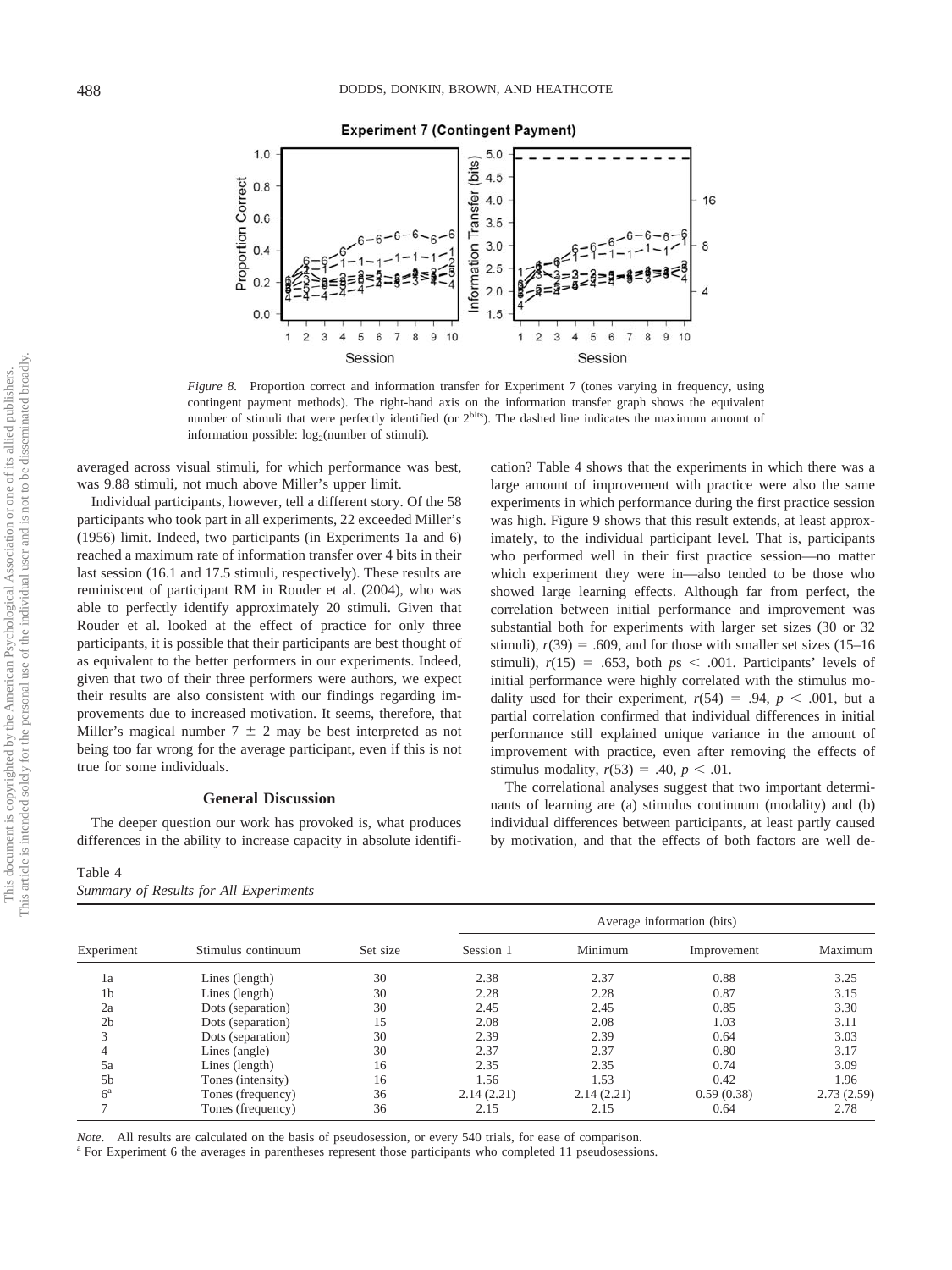

*Figure 9.* Improvement as a function of accuracy in the first 540 trials for experiments with larger set sizes (30 or 32 stimuli; left panel) and smaller set sizes (15 or 16 stimuli; right panel). Each point represents a single participant from a single experiment. The number denoting each participant on the graph is the experiment in which he or she took part.

scribed by performance during the first hour of experimental trials. Rast and Zimprich (2009) also found both strong individual differences and a positive correlation between participants' initial performance and learning rate in paired associate learning. This task bears some resemblance to absolute identification, in which participants must learn stimulus–label associations (Siegel & Siegel, 1972). Note that the observed positive correlation between initial performance and learning need not have occurred. For example, a naïve expectation might have been a negative correlation, because higher initial performance leaves less room for improvement. Indeed, such a result seems assured in extreme cases in which ceiling effects arise, such as for participants with almost perfect initial performance levels.

Our results do not uniquely identify the mechanism through which increased initial performance might be associated with greater overall improvement. However, several mechanisms seem likely candidates. For example, an exemplar model may naturally account for such improvement if information about the magnitude of a stimulus is stored only when the response is correct. A second possible explanation for the differences between experiments is that they depend on the pairwise discriminability of the stimulus sets, which might similarly vary between participants. The Weber fractions for length and loudness are approximately 2% and  $4.8\%$ <sup>2</sup>, respectively (Laming, 1986; Teghtsoonian, 1971), suggesting that people are less sensitive to changes in tones of varying loudness than lines of varying length. Such explanations seem implausible, however, because in all of our experiments, stimulus separation was well above the Weber fraction, and research has shown that increasing separation between stimuli either has no effect at all (see e.g., Gravetter & Lockhead, 1973; Pollack, 1951) or results in a quite small improvement in performance (see e.g., Lacouture, 1997; Stewart et al., 2005).

## **Theoretical Implications**

Recent years have seen the development of several comprehensive models for performance in absolute identification (see e.g., Brown, Marley, Donkin, & Heathcote, 2008; Kent & Lamberts, 2005; Petrov & Anderson, 2005; Stewart et al., 2005). Our findings present severe challenges for these theories on several fronts, challenges that may require substantial redevelopment of the models. Such development is beyond the scope of this article, and so we limit ourselves to delineating the problem and providing an example of the direction that model development could take.

All theories of absolute identification respect the received wisdom in the field. No modern theories include any mechanism by which sustained practice can improve performance, and all theories take pains to treat all stimulus continua identically, as long as pairwise discrimination is perfect. Both of these assumptions are challenged by our results and those reported by Rouder et al. (2004)—namely, that theories must predict learning with practice and that this learning should be different for different stimulus continua. The third major challenge for theoretical accounts is to accommodate the correlation we observed between initial performance and the amount of improvement with practice. It is not yet obvious to us how to develop a theory for absolute identification that accommodates our results in a natural way. However, as a proof of concept, we illustrate that it is possible to build learning effects into the selective attention, mapping, and ballistic accumulation (SAMBA) model for absolute identification (Brown et al., 2008). Similar illustrations are likely able to be constructed for other models.

Most theoretical accounts of performance in absolute identification agree that incorrect responses arise from two separate sources—systematic biases and capacity limitations—and it is reasonable to posit that learning may improve performance by acting on either source. Contrast is one important systematic effect for the former type; contrast is where decisions are biased

<sup>2</sup> Laming (1986) observed that the Weber fraction for pure tones improves as intensity increases according to the function  $0.23A^{-0.14}$ , where *A* is the amplitude. The magnitudes used in the current study (61 dB–106 dB) are sufficiently large to make Laming's function well approximated by the constant Weber fraction reported.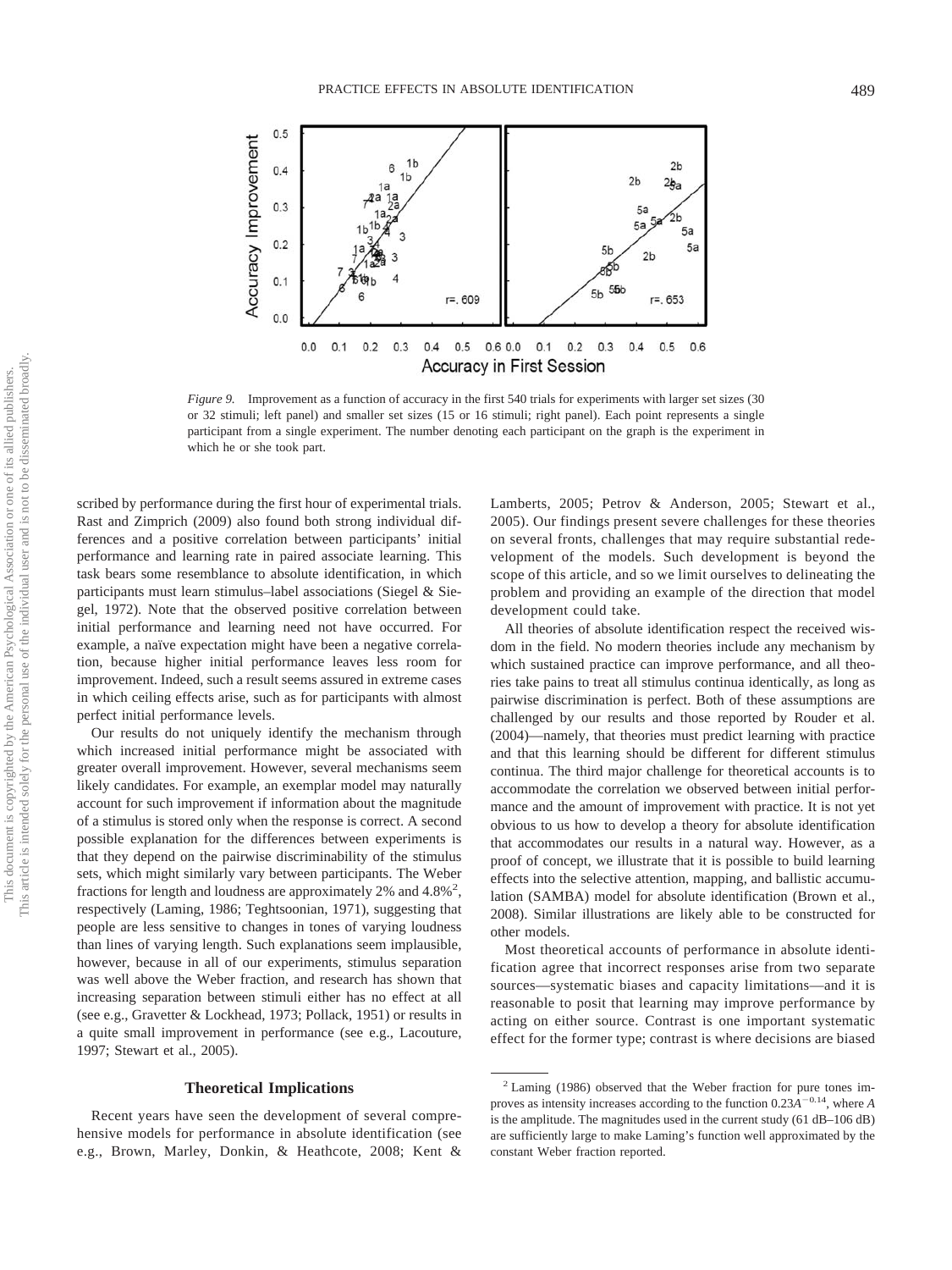

*Figure 10.* Impulse plots for data from Session 1 (left panel) and Session 10 (right panel) in Experiment 1a. The different lines represent the magnitude of the stimulus presented one to five trials previously: Line 1 = Stimuli 1–10, Line  $2 =$  Stimuli 11–20, and Line  $3 =$  Stimuli 21–30. The *x*-axis (lag) shows the number of trials since the occurrence of the stimulus used to condition the three lines. The dotted line provides a reference point showing where perfectly correct responses would lie.

away from stimuli observed a few trials earlier (e.g., if one observed a large-magnitude stimulus two or three trials previously, the current decision is likely to be biased toward smaller responses). Like all systematic biases, contrast reduces accuracy, but Treisman and Williams (1984) showed how contrast can be viewed as an adaptive mechanism that helps the observer track changes in a nonstationary stimulus environment. For example, SAMBA (Brown et al., 2008) attributes contrast effects to the redirection of selective attention toward recently seen magnitudes. This improves performance in a changing environment by keeping attention directed toward relevant stimulus magnitudes. Although this mechanism is adaptive in general, and particularly when the stimulus set is unfamiliar, our experiments employed a fixed set of stimulus magnitudes for thousands of trials, making tracking unnecessary. In this case, contrast impedes performance without any benefit, and so it would be rational to reduce contrast with practice.

Analysis of the data from Experiment 1a support this notion. Figure 10 illustrates sequential effects in the data from Experiment 1a, using an impulse plot (Ward & Lockhead, 1971). It shows average error as a function of the number of trials since stimulus presentation for data from the first and last sessions of Experiment 1, averaged over participants and over groups of 10 adjacent stimuli (i.e., Line 1 represents Stimuli 1–10, Line 2 represents Stimuli 11–20, and Line 3 represents Stimuli 21–30). The data from the first session of practice (left panel) show standard bias effects: assimilation of the responses toward the stimulus from the previous trial and contrast of responses away from stimuli from earlier trials. For example, when a small stimulus (Line 1) was shown on the previous trial (lag  $= 1$ ), average errors were negative, meaning that responses tended to be smaller than the correct response (i.e., errors are biased toward the previously presented small stimulus). When the same small stimulus was presented a few trials previously (lag  $> 1$ ), the data show contrast, where



*Figure 11.* Impulse plots for SAMBA (selective attention, mapping, and ballistic accumulation) simulations for Session 1 (left panel) and Session 10 (right panel) with decreasing contrast. The dotted line provides a reference point showing where perfectly correct responses would lie.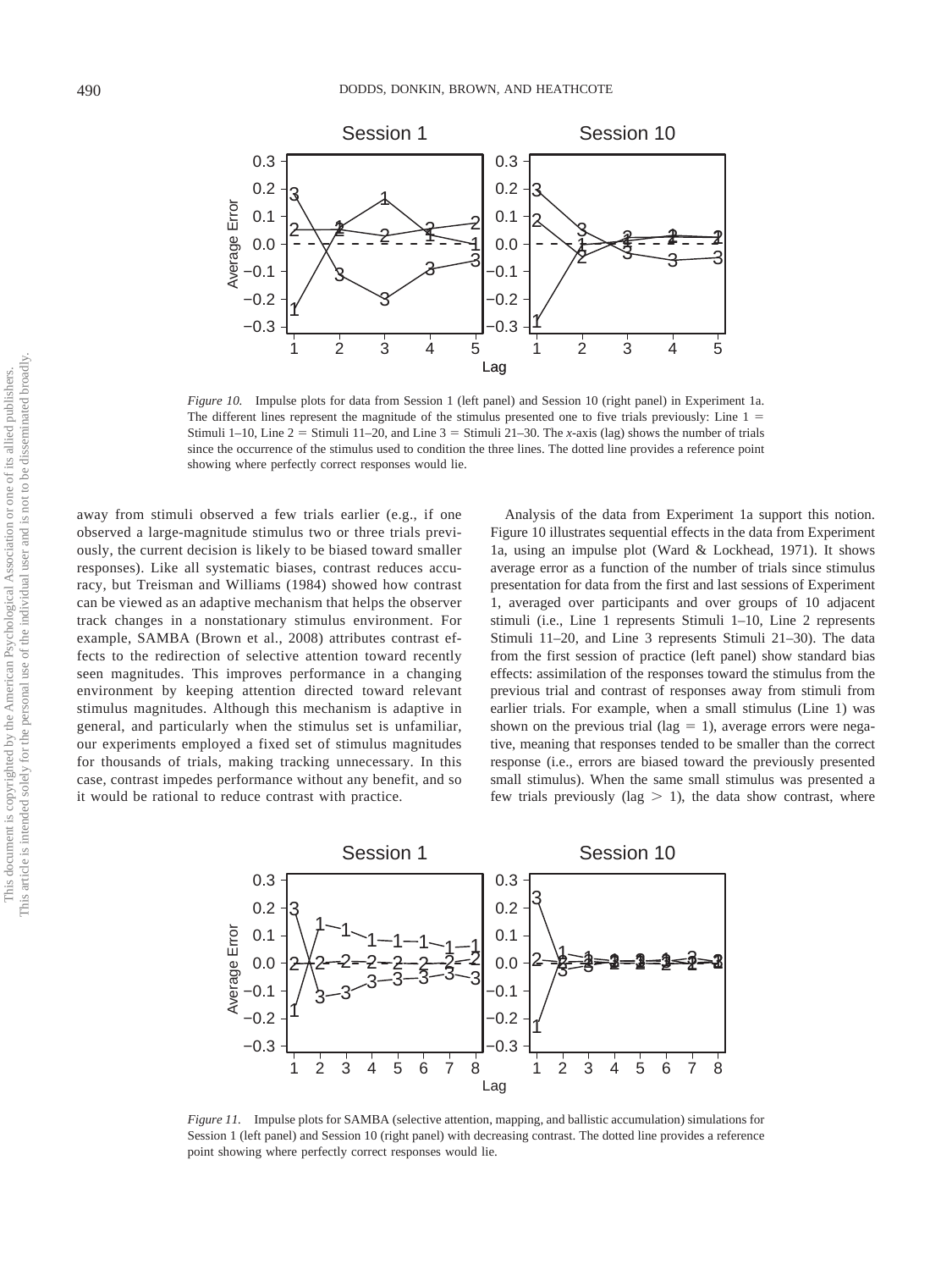

*Figure 12.* Response accuracy versus (rank) stimulus magnitude for Experiment 1a (left panel) and SAMBA (selective attention, mapping, and ballistic accumulation) predictions (right panel). Open and filled symbols correspond to data from the beginning and end of practice, respectively. The data are averaged over participants and over groups of three consecutive stimuli (e.g., the left-most point on each line represents average accuracy for Stimuli 1, 2, and 3).

errors tended to be too large when the stimulus presented two or more trials ago was small (i.e., biased away from the previously presented small stimulus). Data from the final session of practice (right panel) are unusual: The magnitude of the contrast effect decreased markedly with practice, whereas the assimilation effect did not change much.

Theoretical considerations and the data both suggest that one way to include learning effects in absolute identification is by reducing the magnitude of model parameters governing contrast without altering assimilation. This approach fits naturally with the SAMBA model because SAMBA attributes contrast effects to a selective attention process but assimilation effects to a more automatic, lower level inertia in the decision process. To simulate this process in SAMBA, we began by setting all parameters at values estimated by Brown et al. (2008; to fit a data set from Lacouture, 1997, parameters reported in Brown et al.'s Table 2). Then, to match the data from the first session of Experiment 1a we adjusted three parameters: We reduced the size of the assimilation parameter  $(D = .035)$ , increased the size of the contrast parameter  $(M = .25)$ , and adjusted the rehearsal capacity ( $\lambda = .872$ ) to match the overall accuracy level of the data. The predicted impulse plot for the model using these parameters is shown in the left panel of Figure 11. To simulate the result of learning by reducing the contrast magnitude, we steadily reduced the contrast parameter to  $M = 0$  over the course of learning, which removes almost all contrast effects from the model's predictions for the final session, as shown in the right panel of Figure 11.

When the effect of learning is modeled by the reduction of the contrast magnitude, the impulse plots predicted by SAMBA match the data quite well. However, this way of modeling learning fails to capture the large improvement in accuracy. To match the large accuracy gains made by participants, the model also needs to have its rehearsal capacity parameter changed with practice (from  $\lambda = .875$  to  $\lambda = 10$ ). This version of the model, with both contrast and rehearsal capacity influenced by practice, matches both the impulse plots and the accuracy data from Experiment 1a. The left panel of Figure 12 shows the proportion of correct responses in Experiment 1a as a function of ordinal stimulus magnitude separately for the first and last sessions of practice, and the right panel shows the same calculations for the predictions of SAMBA given the aforementioned parameter values. Although the model parameters were not adjusted to accommodate all effects (such as the tendency in the empirical data for better performance with small than large line lengths), SAMBA accounts well for the effect of practice. As in the data, the model predicts a substantial increase in performance over practice, and this increase is approximately equal in magnitude across the range of stimuli. SAMBA also predicts an increasing U-shape in this plot with practice, and the data appear to confirm this prediction.

Similar accounts could be implemented in other comprehensive models of absolute identification, because they all include separate contrast and capacity parameters that can be manipulated as was just done. This approach advances theoretical understanding because it delimits the mechanisms by which practice improves performance, greatly constraining model development. However, there are three important questions that are left unaddressed:

- 1. By what mechanism(s) are rehearsal capacity and contrast magnitude changed by practice?
- 2. Why are there differences in the effect of practice when using different stimulus continua?
- 3. Why should prepractice performance correlate strongly with the amount of improvement from practice?

# **Conclusions**

Rouder et al. (2004) demonstrated that practice dramatically improved performance in absolute identification. We have shown that this effect generalizes across most participants and many different procedural manipulations. We also found reliable effects of some stimulus manipulations, a surprising correlation between initial performance and the gains from practice, and a dissociation